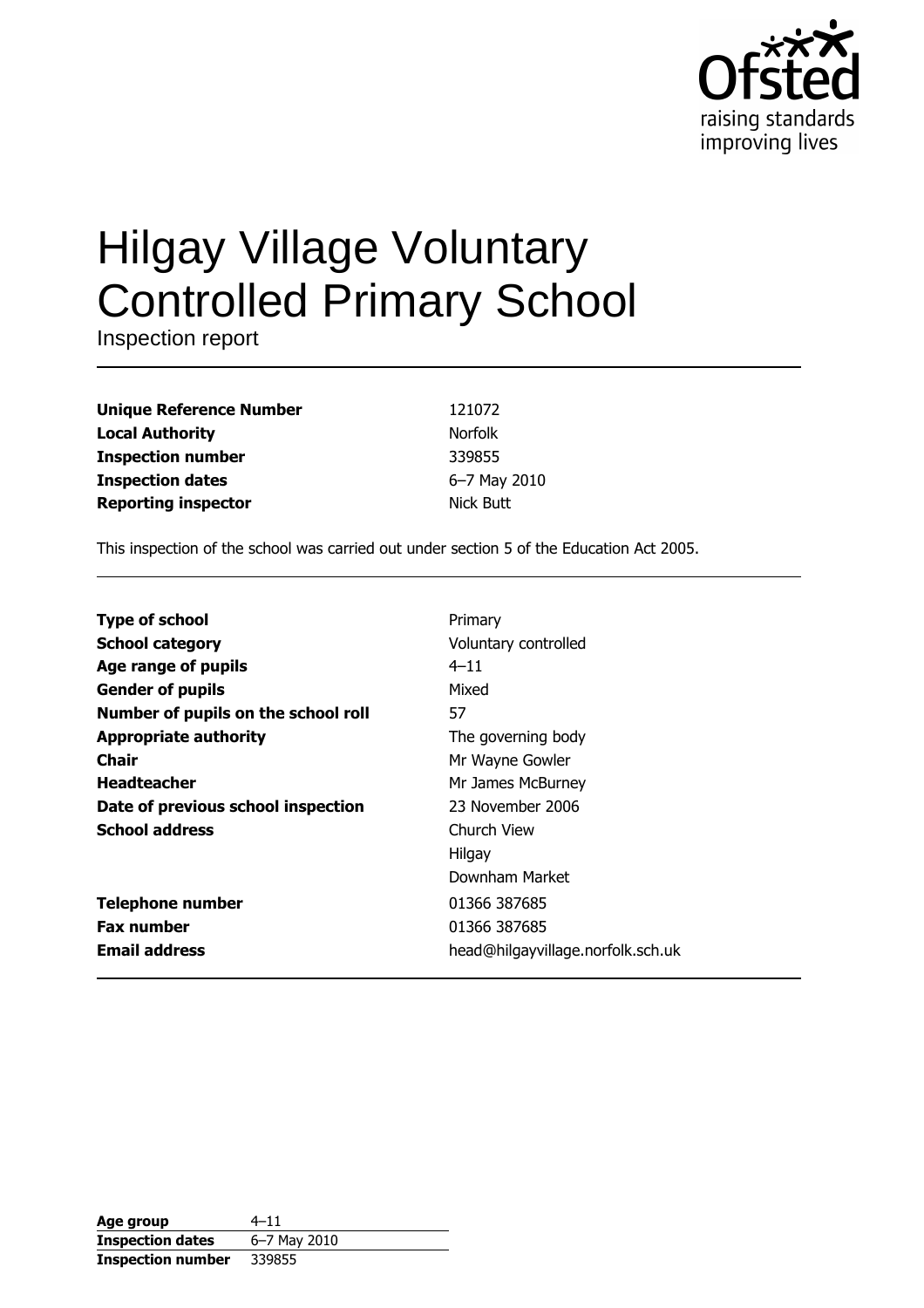The Office for Standards in Education, Children's Services and Skills (Ofsted) regulates and inspects to achieve excellence in the care of children and young people, and in education and skills for learners of all ages. It regulates and inspects childcare and children's social care, and inspects the Children and Family Court Advisory Support Service (Cafcass), schools, colleges, initial teacher training, work-based learning and skills training, adult and community learning, and education and training in prisons and other secure establishments. It rates council children's services, and inspects services for looked after children, safequarding and child protection.

Further copies of this report are obtainable from the school. Under the Education Act 2005, the school must provide a copy of this report free of charge to certain categories of people. A charge not exceeding the full cost of reproduction may be made for any other copies supplied.

If you would like a copy of this document in a different format, such as large print or Braille, please telephone 08456 404045, or email enquiries@ofsted.gov.uk.

You may copy all or parts of this document for non-commercial educational purposes, as long as you give details of the source and date of publication and do not alter the documentation in any way.

Royal Exchange Buildings St Ann's Square Manchester M2 7LA T: 08456 404045 Textphone: 0161 618 8524 E: enquiries@ofsted.gov.uk W: www.ofsted.gov.uk © Crown copyright 2010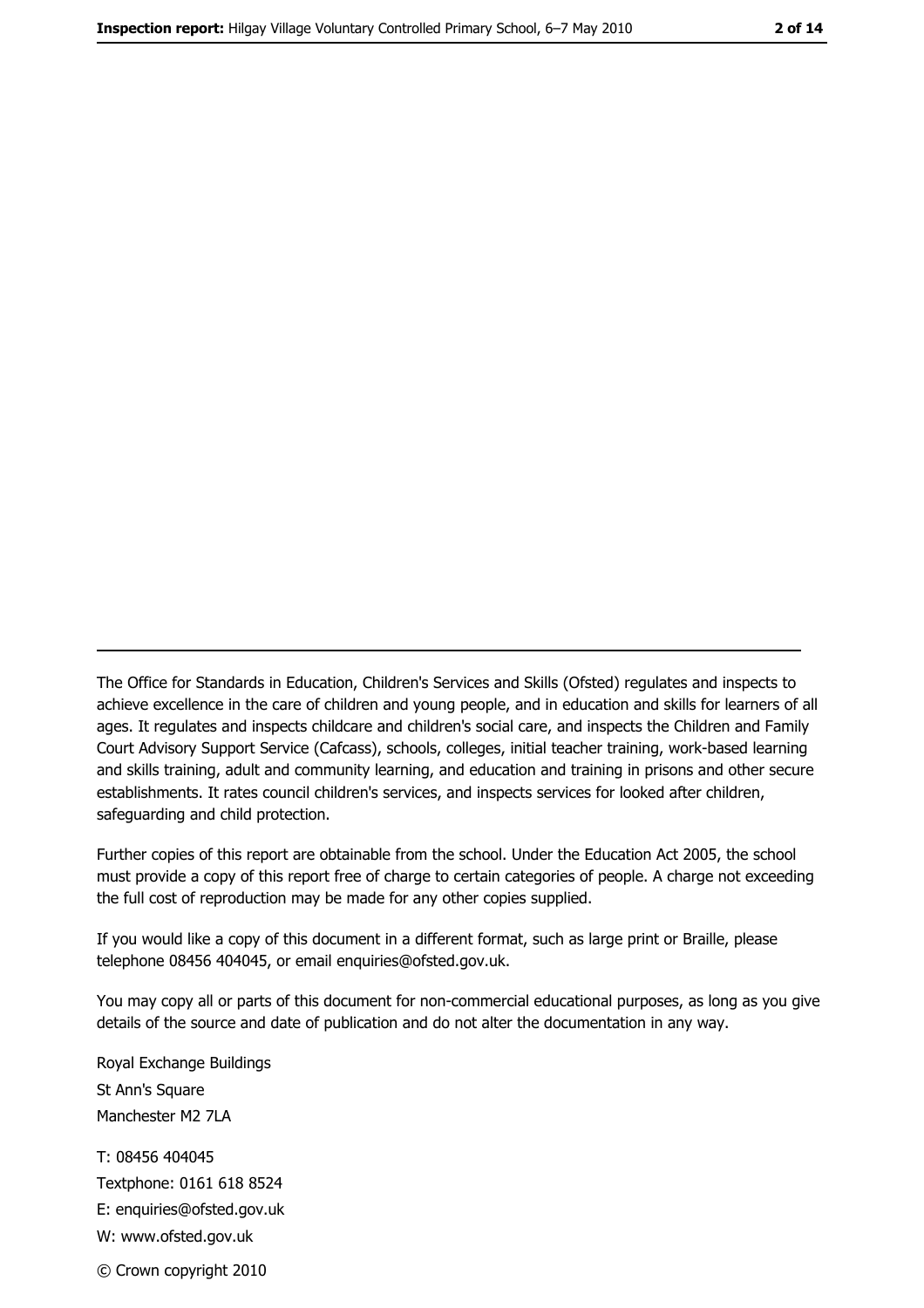# **Introduction**

This inspection was carried out by two additional inspectors. The inspectors visited eight lessons and observed three teachers. They held meetings with governors, staff and groups of pupils. They observed the school's work, and looked at a selection of documentation, including planning, evidence of monitoring such as lesson observations and analysis of pupils' work, and other assessment information. Inspectors scrutinised inspection questionnaires returned by 30 parents and carers and eight staff.

The inspection team reviewed many aspects of the school's work. It looked in detail at the following:

- what the school is doing to secure more higher levels in writing  $\blacksquare$
- the consistency of teaching and learning in mixed age classes  $\blacksquare$
- the impact of recent changes in the leadership of the governing body.  $\blacksquare$

## Information about the school

This is a smaller than average primary school serving a wide rural area. Almost all pupils are of White British heritage, with hardly any from minority ethnic backgrounds. The proportion of pupils known to be eligible for free school meals is below the national average. The proportion of pupils with special educational needs and/or disabilities is average. Early Years Foundation Stage provision takes place in a mixed Reception and Year 1 class.

The school has had several changes of teaching staff in recent years and the proportion of pupils who join or leave the school outside normal times is larger than usual. The school lacks an assembly hall.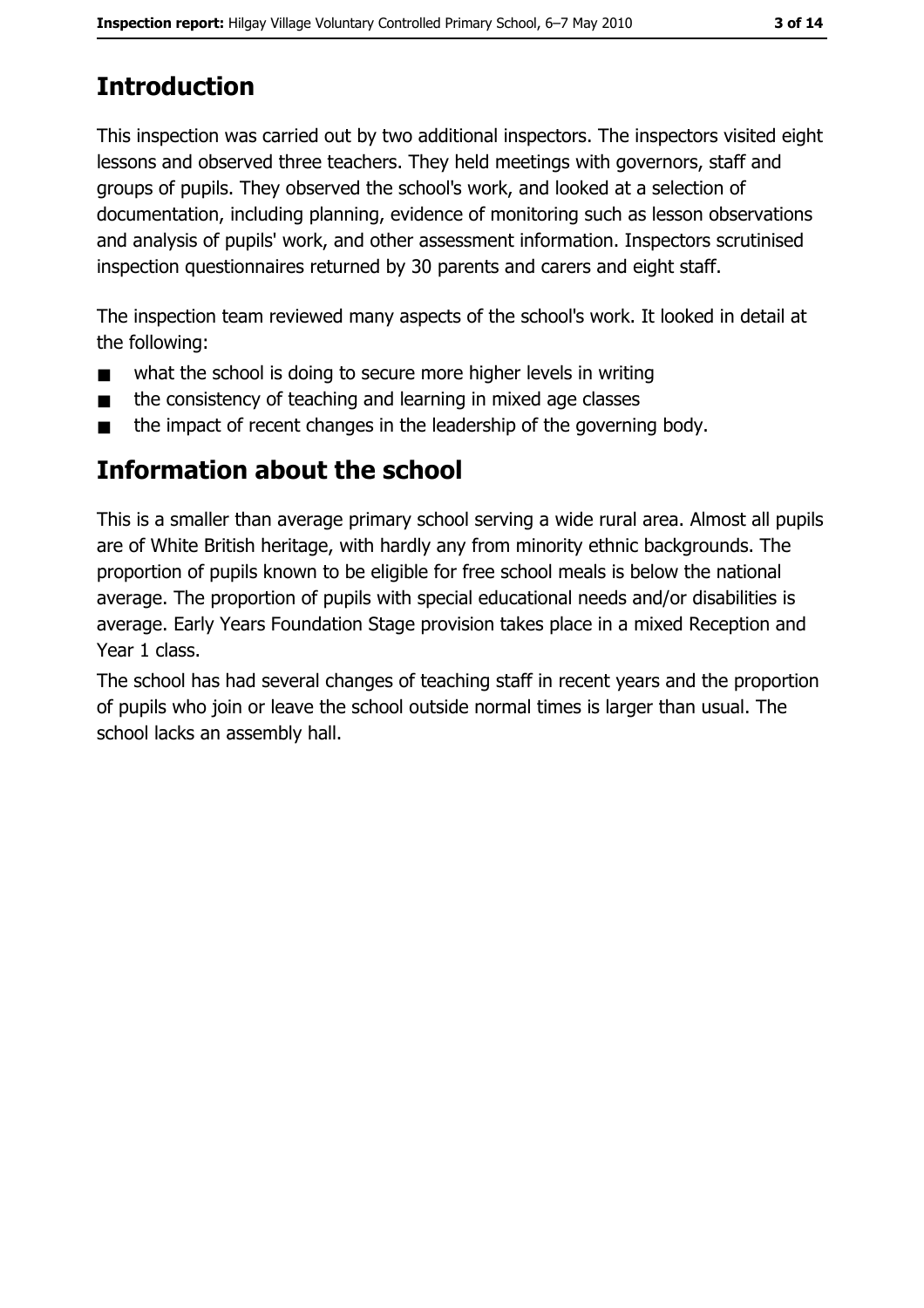# **Inspection judgements**

## Overall effectiveness: how good is the school?

#### The school's capacity for sustained improvement

## **Main findings**

Hilgay Village School provides a satisfactory education for its pupils. There are strengths in aspects of their personal development, such as in their good behaviour and in the contribution they make to the school and wider community. Pupils' attainment is broadly average, and they make satisfactory progress from starting points that are typical for their age. The school does not challenge more able pupils sufficiently, particularly in writing, and for this reason too few of them attain the higher levels. There are good links with parents, who support the school very well, and some strong partnerships with other organisations have benefited pupils both personally and in their learning. For example, a project with the BBC involved pupils interviewing local residents about their changing community.

Teaching is satisfactory, enabling pupils to develop the basic skills they need. There is variation in the extent to which teachers plan work that is well suited to pupils' needs, particularly in mixed age classes. Tasks are often routine and not that imaginative, which means that opportunities are missed to promote pupils' independence and to involve them more actively in their learning. Pupils are not always clear about their individual targets, especially to improve writing. The curriculum is enriched well, with a good range of clubs and visitors to school. Pupils produce interesting projects on topics such as Australia and World War II, although they only occasionally extend their writing across a range of subjects. The school cares well for pupils, valuing them as individuals and ensuring there is good provision for those with special educational needs and/or disabilities, so that they make good progress.

The impact of leadership and management on teaching and learning is satisfactory, as leaders form an accurate view of the school's strengths and areas to develop. Monitoring is mainly informal and not sufficiently rigorous or systematic to accelerate progress. Most of this is done by the headteacher, with some involvement of other staff. The appointment of a new Chair of Governors has brought a clear sense of direction to the governing body, with the introduction of new systems to evaluate the effectiveness of the school's work and set priorities. These are at an early stage of development, but their impact is evident in governors' willingness to challenge leaders and to ask searching questions. The school's progress since its last inspection has been sound and leaders have a satisfactory capacity to bring about further improvement.

## What does the school need to do to improve further?

- Improve attainment in writing across the school, especially at the higher levels, by:  $\blacksquare$ 
	- giving more opportunities for pupils to extend their writing across different

| 3 |  |
|---|--|
| 3 |  |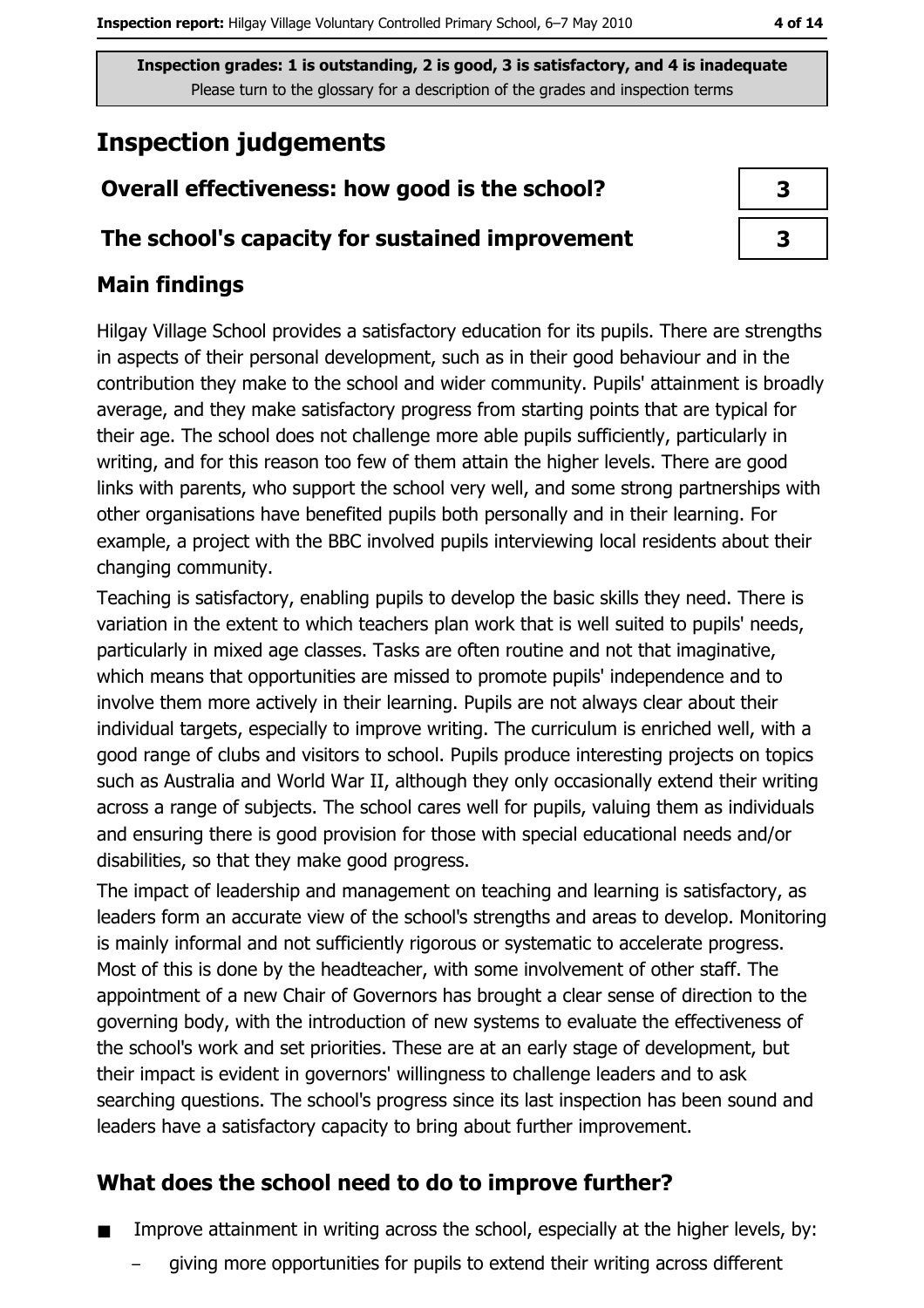subjects

- setting clear individual targets for pupils so that they know what they have to do to improve.
- Ensure that more teaching is good or better by:  $\blacksquare$ 
	- planning work that challenges all pupils, especially the more-able  $\equiv$
	- injecting more pace and creativity into lessons  $\equiv$
	- developing pupils' independence so that they are more actively involved in their  $\equiv$ learning.
- Increase the impact of leadership and management by:  $\blacksquare$ 
	- involving all staff in monitoring and evaluating the effectiveness of the school's work
	- ensuring that strategic plans have detailed and measurable criteria for successful outcomes
	- building on the new systems introduced by governors to support their role as an effective critical friend.
	- About 40% of the schools whose overall effectiveness is judged satisfactory may receive a monitoring visit by an Ofsted inspector before their next Section 5 inspection.

### **Outcomes for individuals and groups of pupils**

Pupils enjoy school; confirmed by all parents and carers who returned questionnaires. They like being part of a distinct community, where 'you know most people'. They are keen to learn and display good attitudes in lessons, especially when they are able to take an active role. Year 1 pupils enthusiastically worked with apparatus to solve subtraction problems together. Year 6 pupils said how much they enjoyed making models of Anderson shelters as part of their Britain at War project. In too many lessons, pupils are asked to complete worksheets, which does not promote their independence or challenge the more-able sufficiently well.

Pupils' attainment in national assessments at the end of Year 2 is broadly average and they generally make satisfactory progress to leave with at least average basic skills by the end of Year 6. Small cohorts mean there is variation between year groups, so that there was a swing below average in 2008, and this year standards are above average in Year 6. However, too few pupils attain the higher levels in writing. Pupils with special educational needs and/or disabilities make good progress because of the effective support they receive from teaching assistants.

Pupils have a good awareness of how to keep safe, including promoting road safety. They have a basic understanding of healthy lifestyles and enjoy taking part in the many opportunities for sport the school offers. Gymnastics is limited by a lack of equipment, especially for the older pupils, as lessons have to take place in the village hall. Pupils behave well and show respect to one another and adults. They make a positive

3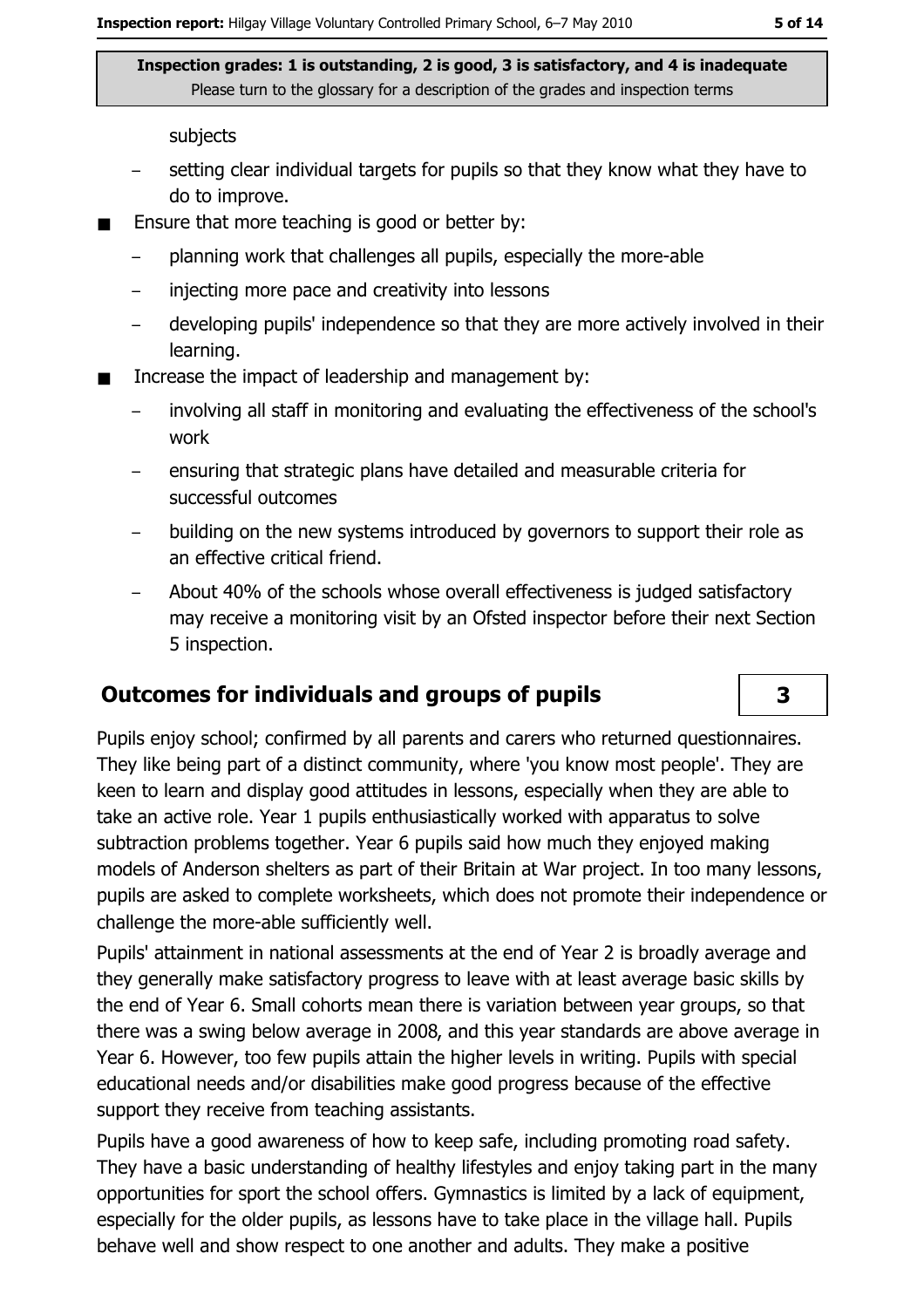contribution to the school community through the school council and as team captains. Pupils took a leading role in 'positive play week'. They play a full part in village life, joining in with the village green project, contributing their views about a new play area and enjoying such Norfolk traditions as 'Molly dancing'. Attendance is good and the school prepares pupils satisfactorily for the next stage of their education. Pupils' spiritual, social, moral and cultural development is good, as they reflect the school's values. Much of their understanding of diversity is through the curriculum rather than direct experience, although pupils are working with a group from Ukraine to find out more about that country and its people.

| Pupils' achievement and the extent to which they enjoy their learning                                                     | 3                       |
|---------------------------------------------------------------------------------------------------------------------------|-------------------------|
| Taking into account:<br>Pupils' attainment <sup>1</sup>                                                                   | 3                       |
| The quality of pupils' learning and their progress                                                                        | 3                       |
| The quality of learning for pupils with special educational needs and/or<br>disabilities and their progress               | 2                       |
| The extent to which pupils feel safe                                                                                      | $\overline{\mathbf{2}}$ |
| <b>Pupils' behaviour</b>                                                                                                  | $\overline{\mathbf{2}}$ |
| The extent to which pupils adopt healthy lifestyles                                                                       | 3                       |
| The extent to which pupils contribute to the school and wider community                                                   | $\overline{\mathbf{2}}$ |
| The extent to which pupils develop workplace and other skills that will<br>contribute to their future economic well-being | 3                       |
| Taking into account:<br>Pupils' attendance <sup>1</sup>                                                                   | 2                       |
| The extent of pupils' spiritual, moral, social and cultural development                                                   | 2                       |

#### These are the grades for pupils' outcomes

### How effective is the provision?

Relationships are good in class and pupils say, 'There's always someone to ask if we have a problem with our work'. Teachers are clear about what they want pupils to learn, but sometimes opportunities are missed to assess their progress at the ends of lessons. There is a very wide range of abilities in the mixed age classes, and teaching does not always challenge the more able pupils to extend their learning. There are some good

The grades for attainment and attendance are: 1 is high; 2 is above average; 3 is broadly average; and 4 is low.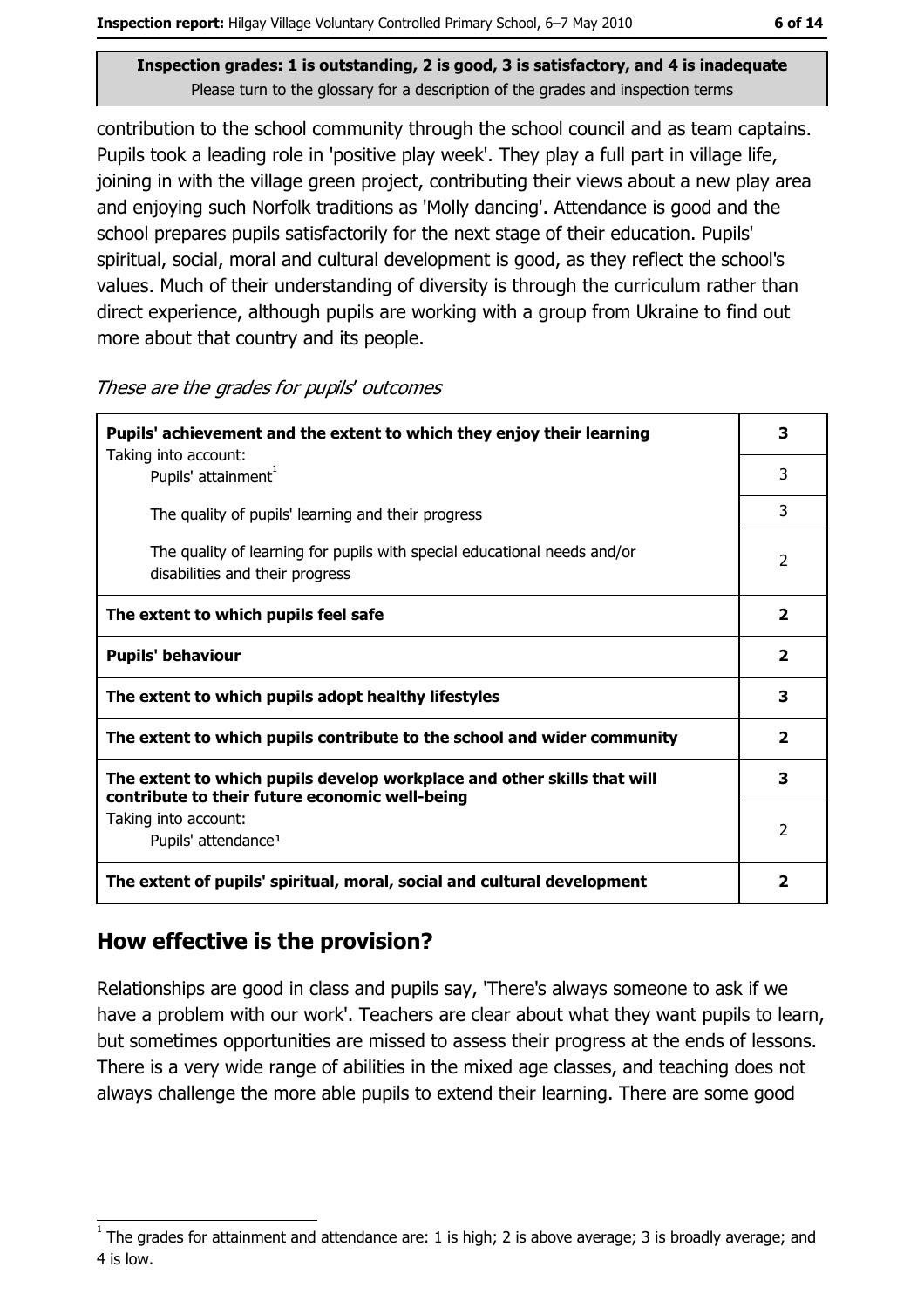examples of marking, with some clear guidance about writing, but this is not reinforced by setting pupils specific targets for improvement. The curriculum has breadth and balance and contributes well to pupils' personal development and enjoyment of school through interesting clubs, visits and visitors. A recent workshop run by a celebrity chef went down particularly well. Pupils have been involved in arts and culture projects, such as work on China with the British Museum. Whole year groups are learning the clarinet. Pupils took part in a Shakespeare project that involved workshops and seeing 'the Scottish play'. This stimulus produced some good writing. In general, pupils do not have sufficient opportunities to extend their writing, nor do they use technology enough across different subject areas.

Pastoral care is good, as staff know pupils and their families very well, and pupils new to the school settle in quickly. A good range of interventions support a variety of needs, including developing pupils' social skills. Good provision for pupils with special educational needs ensures they do well in meeting the targets on their individual education plans. The school works effectively with a range of outside agencies that provide additional support and quidance.

#### These are the grades for the quality of provision

| The quality of teaching                                                                                    | 3 |
|------------------------------------------------------------------------------------------------------------|---|
| Taking into account:<br>The use of assessment to support learning                                          |   |
| The extent to which the curriculum meets pupils' needs, including, where<br>relevant, through partnerships |   |
| The effectiveness of care, guidance and support                                                            |   |

#### How effective are leadership and management?

The headteacher has a clear vision for the school that is driven by raising standards. Accurate self-evaluation has led to strategic plans that identify the correct priorities for improvement, but do not state in sufficient detail how the school will judge its success in tackling them. The responsibility for monitoring and evaluating the effectiveness of the school's work lies too much with the headteacher, as systems have not been put in place to release other staff to support this work. Governors are beginning to take a greater role in holding the school to account for its progress, given renewed impetus by the recently appointed Chairperson. Their systems are not fully developed. The school enjoys good partnerships with other local schools, and a range of organisations, which provide opportunities for pupils to develop their academic and social skills. It includes all pupils well, but more able pupils are not challenged sufficiently to attain the higher levels in writing. Consequently the promotion of equality is satisfactory. Safequarding arrangements are good, save some minor recording relating to the premises. The school promotes community cohesion satisfactorily, having a good awareness of its local context. It is at an early stage of giving pupils direct experience of the diverse cultures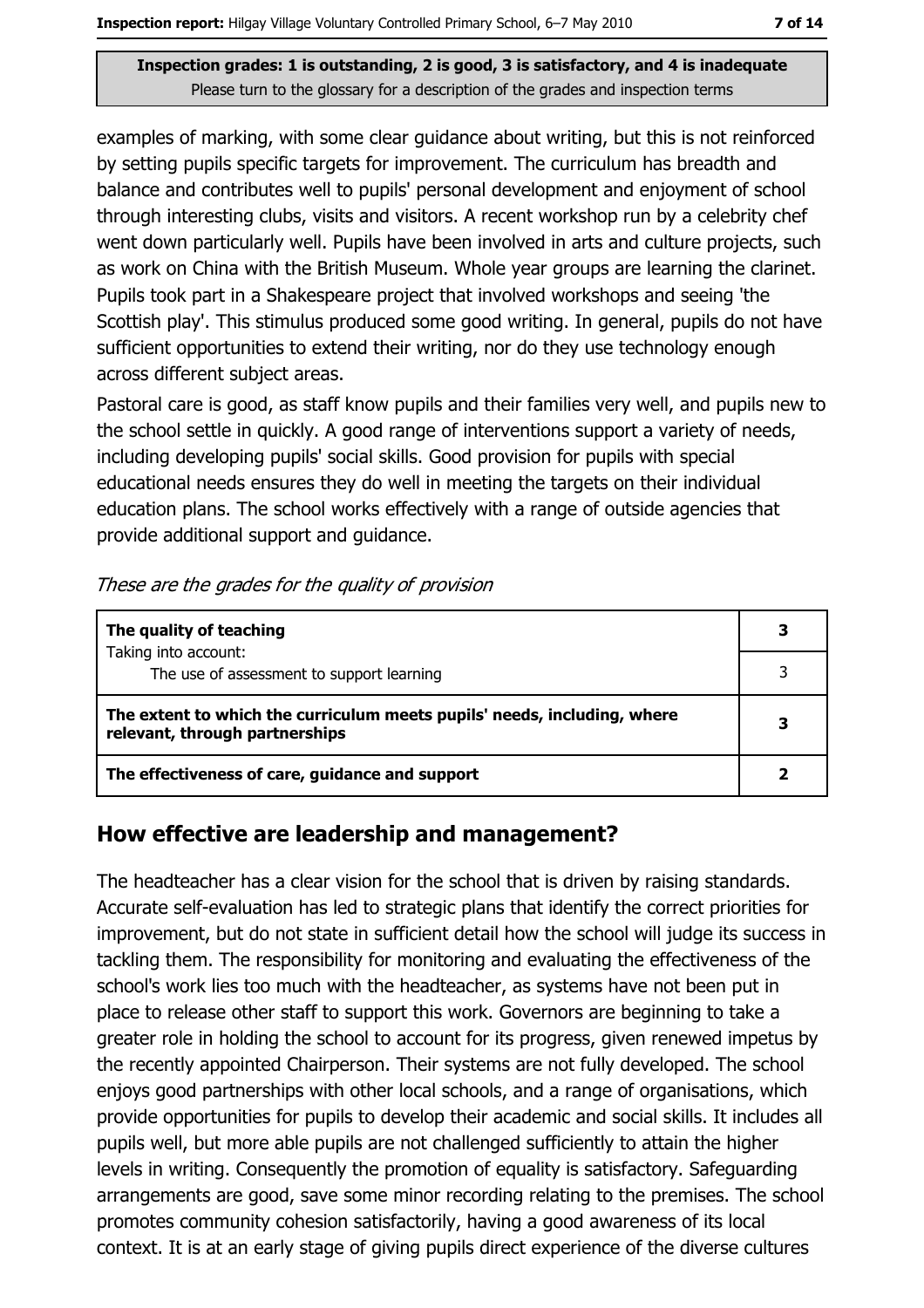represented in the United Kingdom, although they have a growing awareness of how people live in other parts of the world such as France and the Ukraine.

These are the grades for leadership and management

| The effectiveness of leadership and management in embedding ambition and<br>driving improvement                                                                     | 3            |
|---------------------------------------------------------------------------------------------------------------------------------------------------------------------|--------------|
| Taking into account:<br>The leadership and management of teaching and learning                                                                                      | 3            |
| The effectiveness of the governing body in challenging and supporting the<br>school so that weaknesses are tackled decisively and statutory responsibilities<br>met | 3            |
| The effectiveness of the school's engagement with parents and carers                                                                                                | 2            |
| The effectiveness of partnerships in promoting learning and well-being                                                                                              | $\mathbf{2}$ |
| The effectiveness with which the school promotes equality of opportunity and<br>tackles discrimination                                                              | з            |
| The effectiveness of safeguarding procedures                                                                                                                        | 2            |
| The effectiveness with which the school promotes community cohesion                                                                                                 | 3            |
| The effectiveness with which the school deploys resources to achieve<br>value for money                                                                             | 3            |

## **Early Years Foundation Stage**

Children are happy and secure in the Reception class and experience all areas of learning. Their achievement is satisfactory. They join the school with skills and abilities that are similar to those typically found in four-year-olds. By the end of the Reception year they are mainly reaching the early learning goals for their age. There is an appropriate mix of adult-led and child-initiated activity, although sometimes the focus of learning is not made clear. Teaching is satisfactory and ensures children have a variety of interesting resources to choose from. They particularly enjoy the space capsule role play area and dressing up as aliens. The outside space has been improved from its previous inadequate state but does not fully enable pupils to learn across a range of areas. Staff carry out careful observations of children and record these in 'learning journeys'. These build up a useful picture of children's development, although there is insufficient attention to what next steps may help children to extend their learning. Leadership and management of the Early Years Foundation Stage are satisfactory with staff working together closely as a team.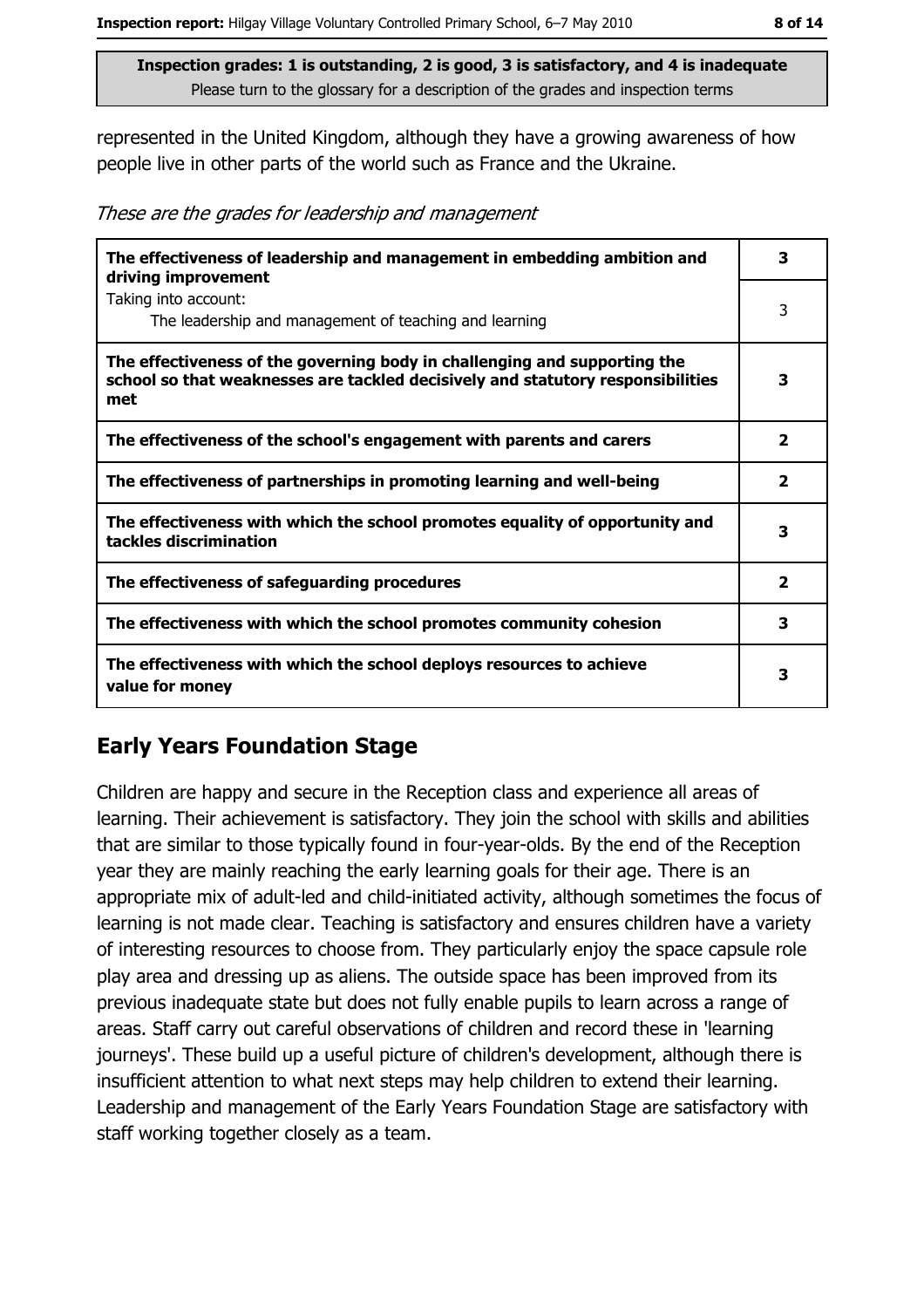| These are the grades for the Early Years Foundation Stage |  |  |
|-----------------------------------------------------------|--|--|
|-----------------------------------------------------------|--|--|

| <b>Overall effectiveness of the Early Years Foundation Stage</b>                             | 3 |
|----------------------------------------------------------------------------------------------|---|
| Taking into account:<br>Outcomes for children in the Early Years Foundation Stage            |   |
| The quality of provision in the Early Years Foundation Stage                                 |   |
| The effectiveness of leadership and management of the Early Years<br><b>Foundation Stage</b> | 3 |

#### **Views of parents and carers**

Parents are mainly positive about the school and many help as volunteers or through the Friends organisation. All those who returned questionnaires agreed that their children enjoyed school and were kept safe. A few parents queried how effectively the school deals with unacceptable behaviour, but inspection evidence found behaviour to be good. Six parents disagreed that the school was led and managed well, but inspectors judged the impact of leadership as satisfactory and noted recent improvements in the work of the governing body.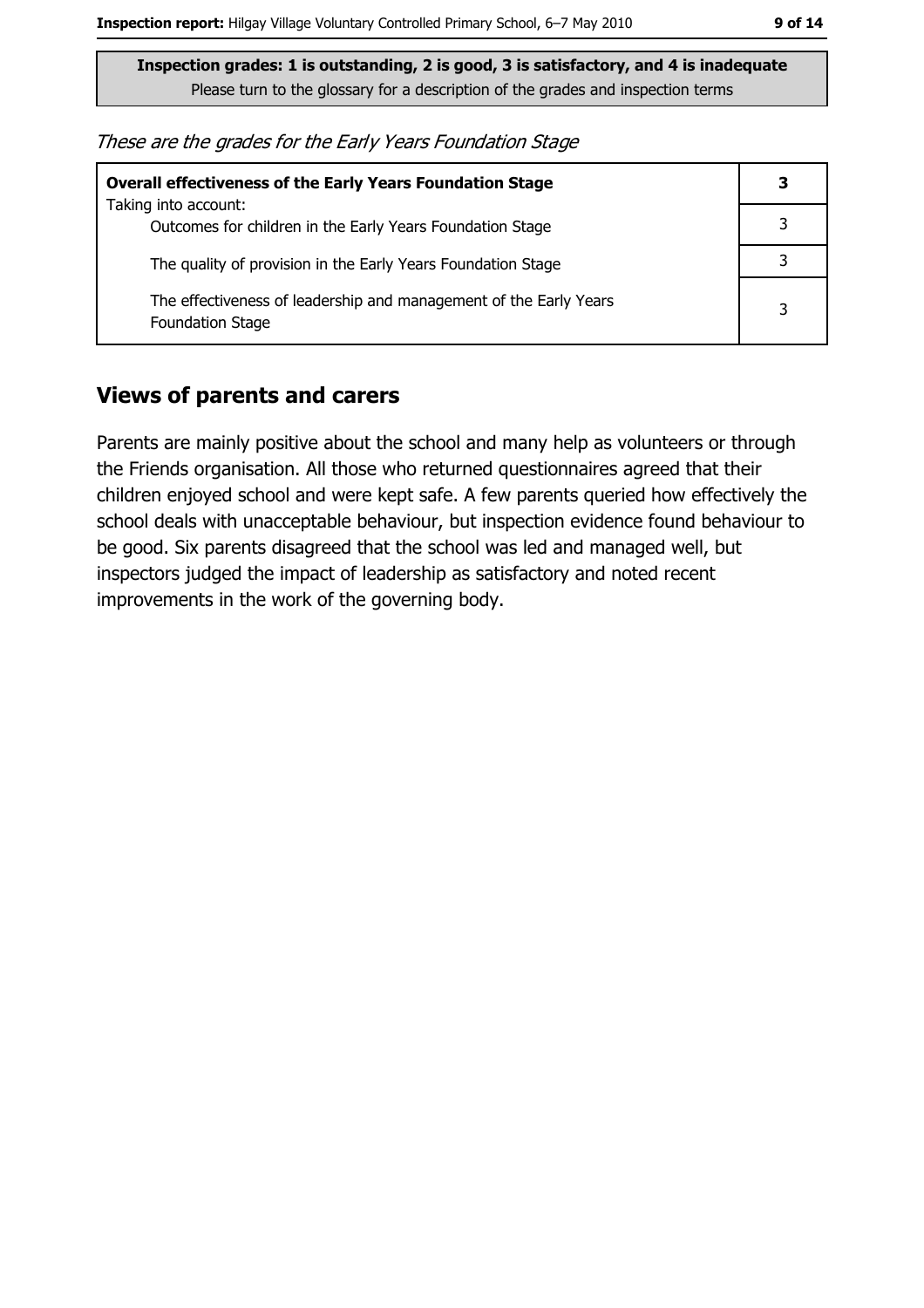#### Responses from parents and carers to Ofsted's questionnaire

Ofsted invited all the registered parents and carers of pupils registered at Hilgay Village Voluntary Controlled Primary School to complete a questionnaire about their views of the school.

In the questionnaire, parents and carers were asked to record how strongly they agreed with 13 statements about the school. The inspection team received 30 completed questionnaires by the end of the on-site inspection. In total, there are 57 pupils registered at the school.

| <b>Statements</b>                                                                                                                                                                                                                                       | <b>Strongly</b><br><b>Agree</b> |               | <b>Agree</b> |               |                | <b>Disagree</b> |              | <b>Strongly</b><br>disagree |
|---------------------------------------------------------------------------------------------------------------------------------------------------------------------------------------------------------------------------------------------------------|---------------------------------|---------------|--------------|---------------|----------------|-----------------|--------------|-----------------------------|
|                                                                                                                                                                                                                                                         | <b>Total</b>                    | $\frac{0}{0}$ | <b>Total</b> | $\frac{0}{0}$ | <b>Total</b>   | $\frac{0}{0}$   | <b>Total</b> | $\frac{0}{0}$               |
| My child enjoys school                                                                                                                                                                                                                                  | 19                              | 63            | 11           | 37            | $\mathbf 0$    | 0               | $\mathbf 0$  | $\mathbf 0$                 |
| The school keeps my child<br>safe                                                                                                                                                                                                                       | 17                              | 57            | 13           | 43            | $\mathbf 0$    | 0               | 0            | $\mathbf 0$                 |
| The school informs me<br>about my child's progress                                                                                                                                                                                                      | 15                              | 50            | 11           | 37            | 4              | 13              | 0            | 0                           |
| My child is making enough<br>progress at this school                                                                                                                                                                                                    | 16                              | 53            | 11           | 37            | $\mathbf{1}$   | 3               | 1            | 3                           |
| The teaching is good at this<br>school                                                                                                                                                                                                                  | 15                              | 50            | 10           | 33            | 3              | 10              | 0            | $\mathbf 0$                 |
| The school helps me to<br>support my child's learning                                                                                                                                                                                                   | 16                              | 53            | 13           | 43            | 1              | 3               | 0            | $\mathbf 0$                 |
| The school helps my child to<br>have a healthy lifestyle                                                                                                                                                                                                | 15                              | 50            | 13           | 43            | $\overline{2}$ | $\overline{7}$  | $\mathbf 0$  | $\mathbf 0$                 |
| The school makes sure that<br>my child is well prepared for<br>the future (for example<br>changing year group,<br>changing school, and for<br>children who are finishing<br>school, entering further or<br>higher education, or<br>entering employment) | 12                              | 40            | 16           | 53            | $\overline{2}$ | 7               | 0            | $\mathbf 0$                 |
| The school meets my child's<br>particular needs                                                                                                                                                                                                         | 18                              | 60            | 8            | 27            | 4              | 13              | 0            | $\bf{0}$                    |
| The school deals effectively<br>with unacceptable behaviour                                                                                                                                                                                             | 8                               | 27            | 15           | 50            | $\overline{7}$ | 23              | 0            | 0                           |
| The school takes account of<br>my suggestions and<br>concerns                                                                                                                                                                                           | 7                               | 23            | 18           | 60            | 5              | 17              | $\mathbf 0$  | $\mathbf 0$                 |
| The school is led and<br>managed effectively                                                                                                                                                                                                            | 13                              | 43            | 11           | 37            | 6              | 20              | $\mathbf 0$  | $\mathbf 0$                 |
| Overall, I am happy with my<br>child's experience at this<br>school                                                                                                                                                                                     | 15                              | 50            | 12           | 40            | 3              | 10              | 0            | 0                           |

The table above summarises the responses that parents and carers made to each statement. The percentages indicate the proportion of parents and carers giving that response out of the total number of completed questionnaires. Where one or more parents and carers chose not to answer a particular question, the percentages will not add up to 100%.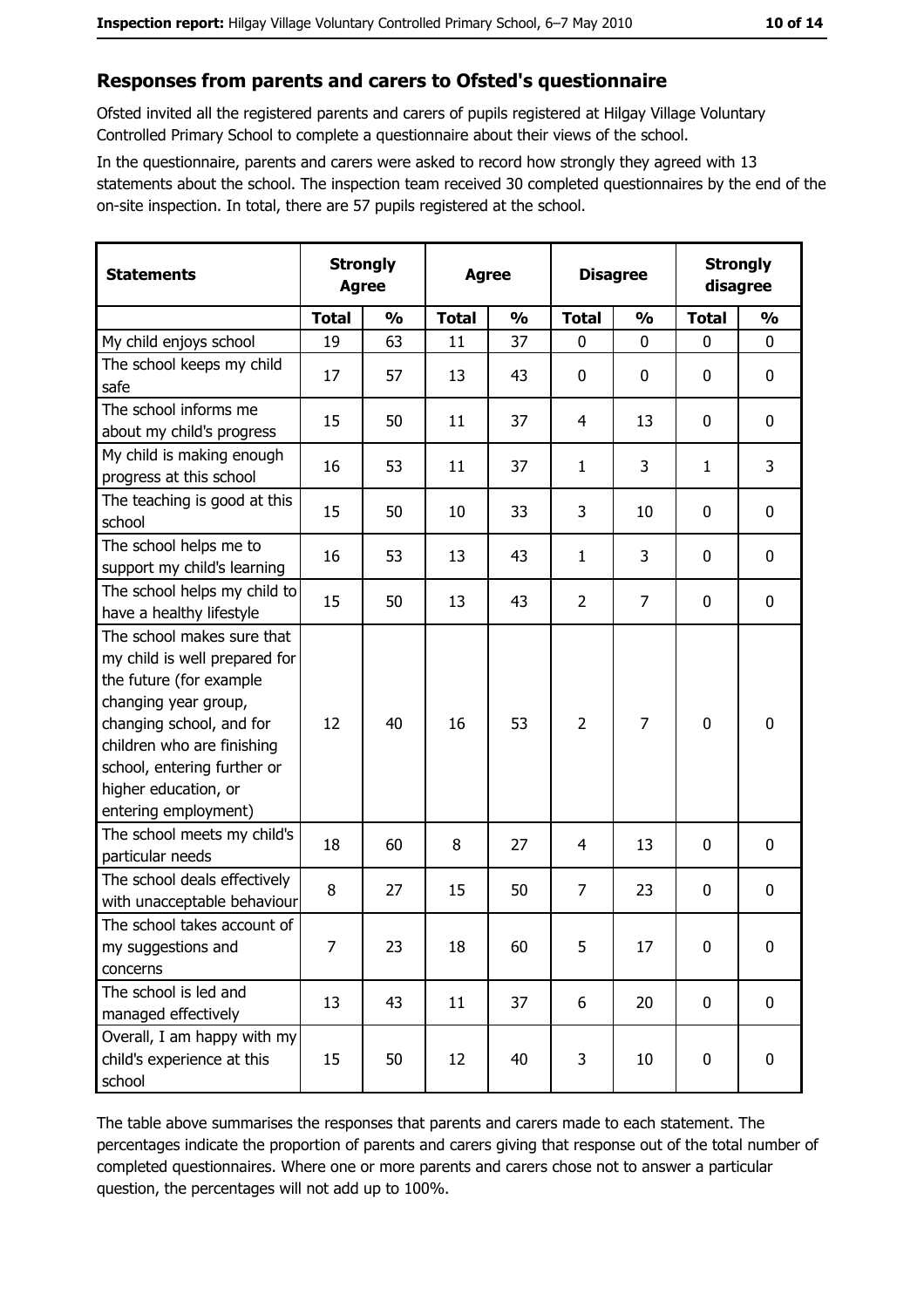## Glossary

| <b>Grade</b> | <b>Judgement</b> | <b>Description</b>                                                                                                                                                                                                               |
|--------------|------------------|----------------------------------------------------------------------------------------------------------------------------------------------------------------------------------------------------------------------------------|
| Grade 1      | Outstanding      | These features are highly effective. An oustanding<br>school provides exceptionally well for its pupils' needs.                                                                                                                  |
| Grade 2      | Good             | These are very positive features of a school. A school<br>that is good is serving its pupils well.                                                                                                                               |
| Grade 3      | Satisfactory     | These features are of reasonable quality. A satisfactory<br>school is providing adequately for its pupils.                                                                                                                       |
| Grade 4      | Inadequate       | These features are not of an acceptable standard. An<br>inadequate school needs to make significant<br>improvement in order to meet the needs of its pupils.<br>Ofsted inspectors will make further visits until it<br>improves. |

## What inspection judgements mean

#### **Overall effectiveness of schools**

|                       | Overall effectiveness judgement (percentage of<br>schools) |      |                     |                   |  |
|-----------------------|------------------------------------------------------------|------|---------------------|-------------------|--|
| <b>Type of school</b> | <b>Outstanding</b>                                         | Good | <b>Satisfactory</b> | <b>Inadequate</b> |  |
| Nursery schools       | 51                                                         | 45   | 0                   | 4                 |  |
| Primary schools       | 6                                                          | 41   | 42                  | 10                |  |
| Secondary schools     | 8                                                          | 34   | 44                  | 14                |  |
| Sixth forms           | 10                                                         | 37   | 50                  | 3                 |  |
| Special schools       | 32                                                         | 38   | 25                  | 5                 |  |
| Pupil referral units  | 12                                                         | 43   | 31                  | 14                |  |
| All schools           | 9                                                          | 40   | 40                  | 10                |  |

New school inspection arrangements were introduced on 1 September 2009. This means that inspectors now make some additional judgements that were not made previously.

The data in the table above is for the period 1 September to 31 December 2009 and is the most recently published data available (see www.ofsted.gov.uk). Please note that the sample of schools inspected during the autumn term 2009 was not representative of all schools nationally, as weaker schools are inspected more frequently than good or outstanding schools.

Percentages are rounded and do not always add exactly to 100. Secondary school figures include those that have sixth forms, and sixth form figures include only the data specifically for sixth form inspection judgements.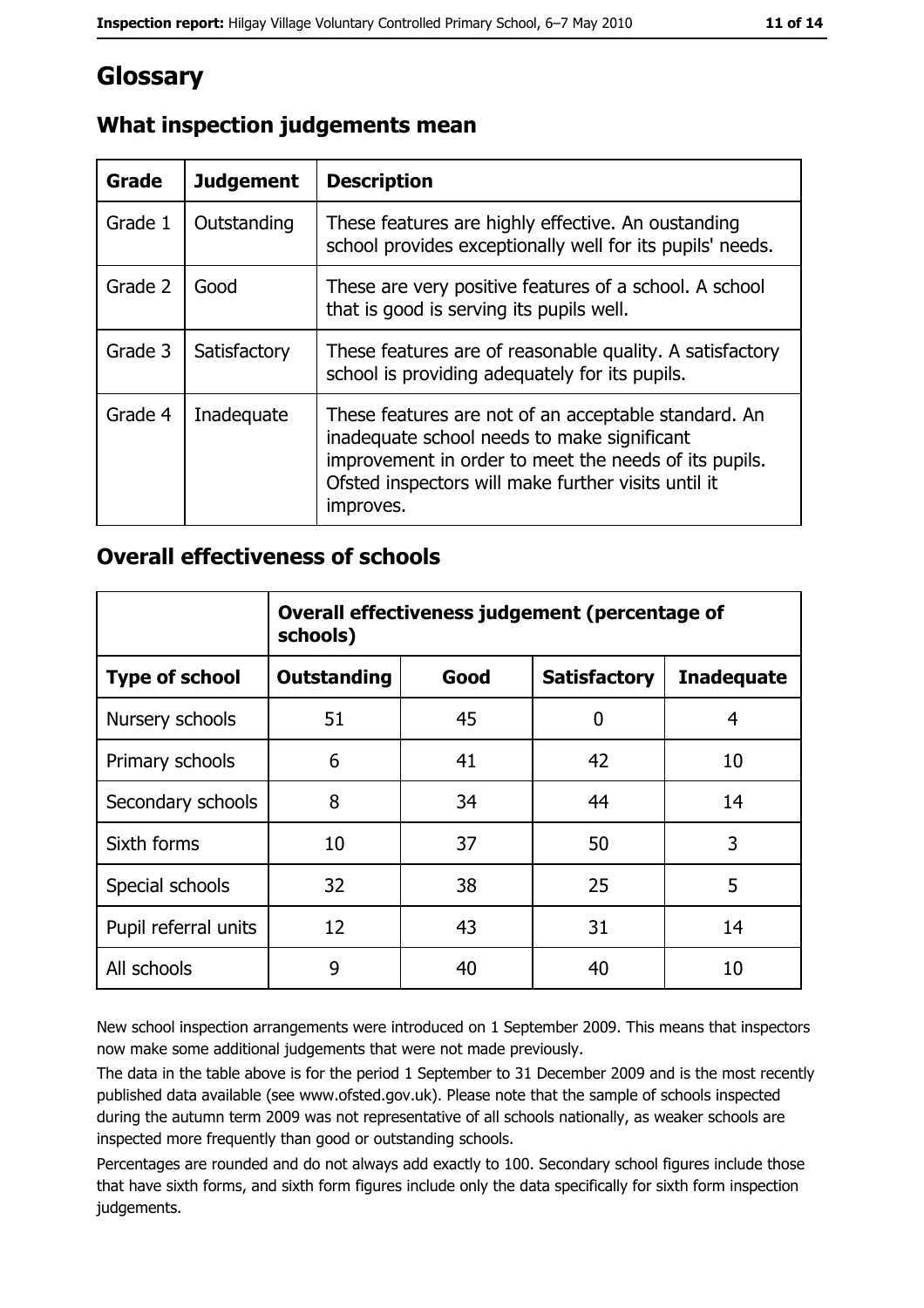# **Common terminology used by inspectors**

| Achievement:                  | the progress and success of a pupil in<br>their learning, development or training.                                                                                                                                                                                                                           |
|-------------------------------|--------------------------------------------------------------------------------------------------------------------------------------------------------------------------------------------------------------------------------------------------------------------------------------------------------------|
| Attainment:                   | the standard of the pupils' work shown by<br>test and examination results and in<br>lessons.                                                                                                                                                                                                                 |
| Capacity to improve:          | the proven ability of the school to<br>continue improving. Inspectors base this<br>judgement on what the school has<br>accomplished so far and on the quality of<br>its systems to maintain improvement.                                                                                                     |
| Leadership and management:    | the contribution of all the staff with<br>responsibilities, not just the headteacher,<br>to identifying priorities, directing and<br>motivating staff and running the school.                                                                                                                                |
| Learning:                     | how well pupils acquire knowledge,<br>develop their understanding, learn and<br>practise skills and are developing their<br>competence as learners.                                                                                                                                                          |
| <b>Overall effectiveness:</b> | inspectors form a judgement on a school's<br>overall effectiveness based on the findings<br>from their inspection of the school. The<br>following judgements, in particular,<br>influence what the overall effectiveness<br>judgement will be.                                                               |
|                               | The school's capacity for sustained<br>improvement.<br>Outcomes for individuals and groups<br>of pupils.<br>The quality of teaching.<br>The extent to which the curriculum<br>meets pupil's needs, including where<br>relevant, through partnerships.<br>The effectiveness of care, guidance<br>and support. |
| Progress:                     | the rate at which pupils are learning in<br>lessons and over longer periods of time. It<br>is often measured by comparing the<br>pupils' attainment at the end of a key<br>stage with their attainment when they<br>started.                                                                                 |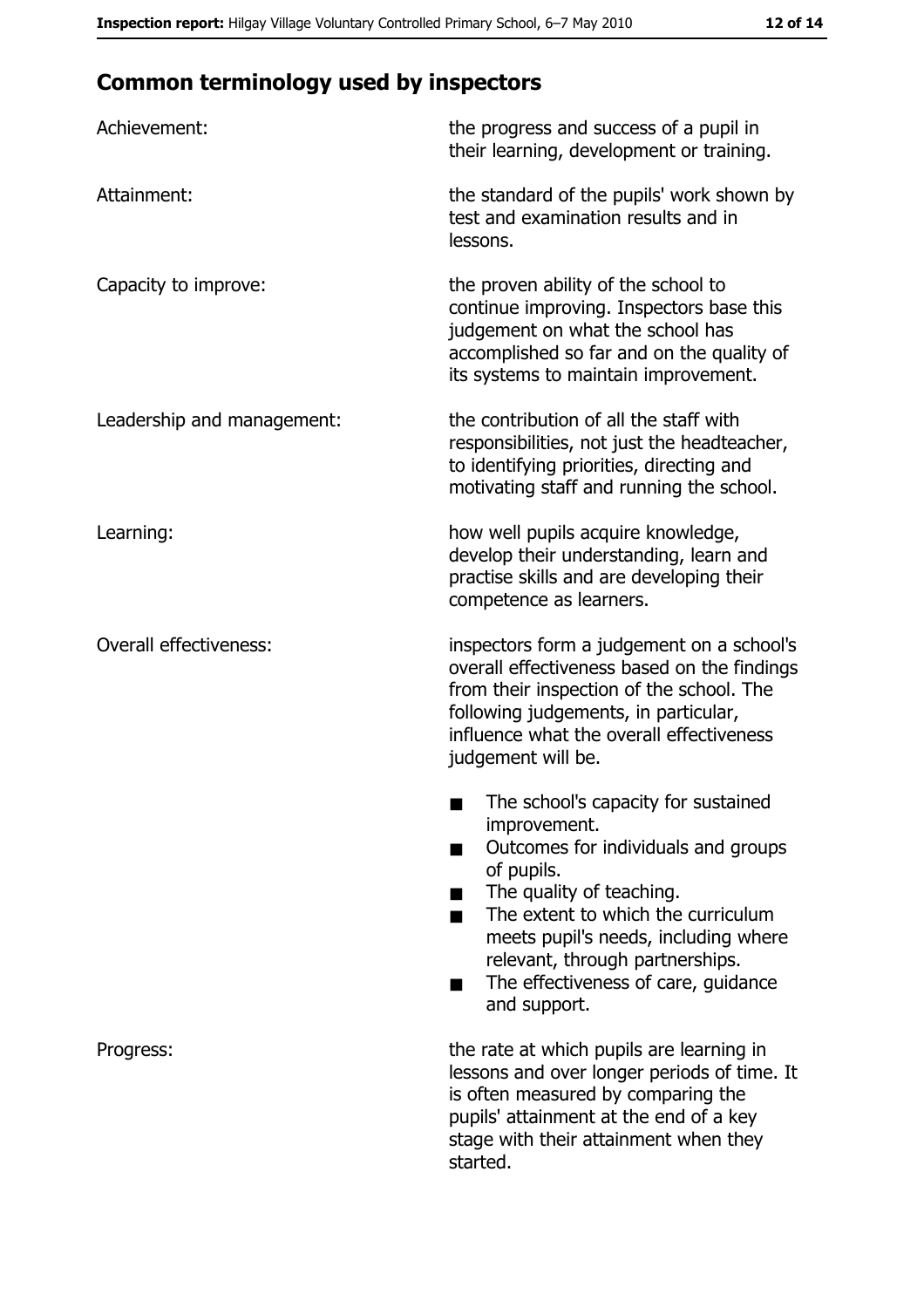This letter is provided for the school, parents and carers to share with their children. It describes Ofsted's main findings from the inspection of their school.



10 May 2010

Dear Pupils

Inspection of Hilgay Village Voluntary Controlled Primary School, Downham Market, PF38 01

On behalf of the inspection team I would like to thank you for making us welcome when we visited your school. The school gives you a satisfactory education and here are some of the things that are good about it.

You know about staying safe and behave well.

You get on well together and get involved in school life and in the village.

Your attendance is good.

There are plenty of clubs and visits for you to enjoy.

The school cares for you well.

There are good links with your parents and with other organisations.

We think your writing could be better and have asked your teachers to give you targets to help you improve and to make sure you get to do lots of writing in different subjects. We want those of you who find work easy to have to think hard, so we have asked your teachers to see that you are suitably challenged. We also want you to be more involved in your learning, and to take a more active part in lessons. We have asked your headteacher to involve all staff in checking how the school is doing. Governors also have an important job to do and we want them to carry on with the changes they have started to help the school improve even faster.

You can help by telling your teachers what makes you learn best and suggesting things you would like to find out.

Our best wishes for the future.

Yours sincerely

**Nick Butt** 

Lead inspector